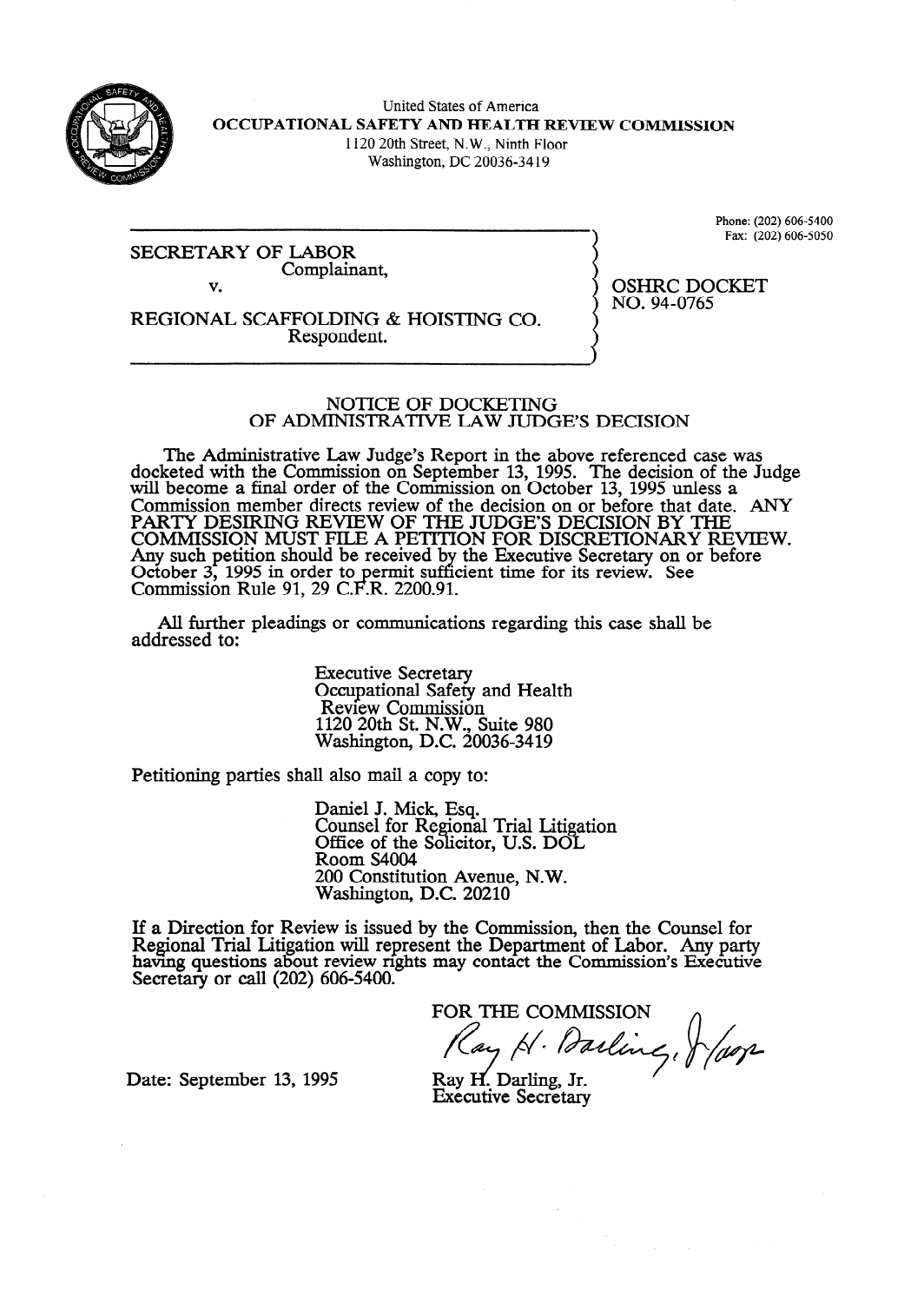## **DOCKET NO. 94-0765**

## NOTICE IS GIVEN TO THE FOLLOWING:

Patricia Rodenhausen, Esq.<br>Regional Solicitor<br>Office of the Solicitor, U.S. DOL<br>201 Varick, Room 707<br>New York, NY 10014

Michael Mazzucca, Vice President<br>Regional Scaffolding & Hoisting Co., Inc.<br>3900 Webster Avenue<br>Bronx, NY 10470

Irving Sommer<br>Chief Administrative Law Judge<br>Occupational Safety and Health<br>Review Commission<br>One Lafayette Centre<br>1120 20th St. N.W., Suite 990<br>Washington, DC 20036 3419

00108803347:02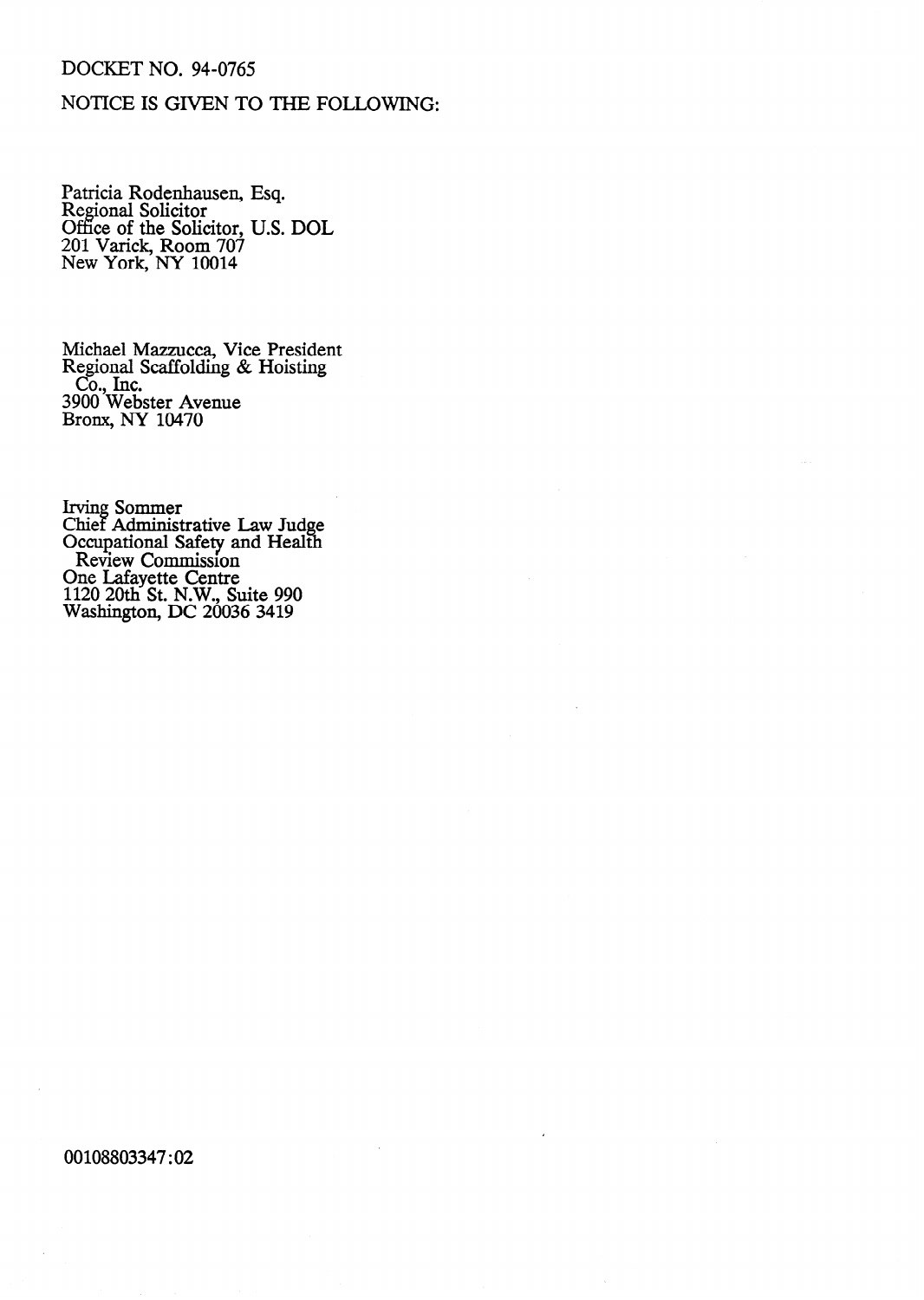

#### United States of America OCCUPATIONAL SAFETY AND HEALTH REVIEW COMMISSION 1120 20th Street, N. W., Ninth Floor Washington, DC 20036-34 19

.

. . .

. . .

.

Phone: (202) 606-5405 Fax: (202) 606-5409

| SECRETARY OF LABOR, |  |  |
|---------------------|--|--|
|                     |  |  |

Complainant, .

v. SHRC Docket No. 94-765

REGIONAL SCAFFOLDING & HOISTING CO., : .

Respondent.

APPEARANCES:

Patricia M. Rodenhausen, Esq. Regional Solicitor Alan L. Kammerman, Esq. Office of the Solicitor U.S. Department of Labor 201 Varick Street New York, New York 10014 For Complainant

Michael Mazzucca Regional Scaffolding & Hoisting Co., Inc. 3900 Webster Avenue Bronx, New York 10470 For Respondent, *pro se* 

Before: Chief Judge Irving Sommer

# *DECISIONAND ORDER*

This is a proceeding under section 10(c) of the Occupational Safety and Health Act of 19'70, 29 U.S.C. 5s 651-678 ("the Act"), to review a citation issued by the Secretary of Labor pursuant to section 9(a) of the Act, and the proposed assessment of penalties therein issued, pursuant to section 10(a) of the Act. Regional Scaffolding and Hoisting Company ("Regional") filed a timely notice of contest placing all the citation items and penalties in issue. Accordingly, the Commission has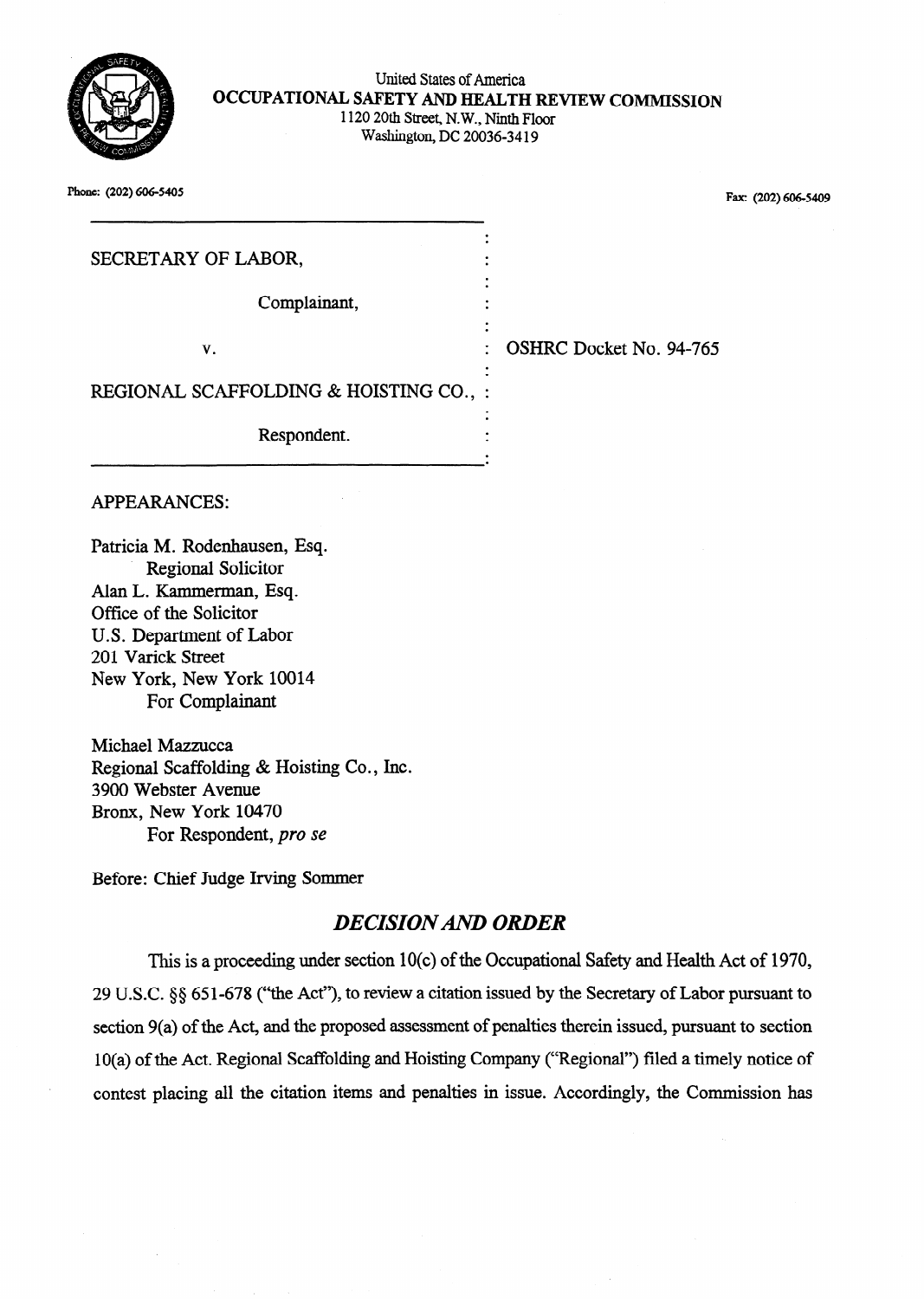jurisdiction of this proceeding. Regional admits that it is engaged in a business affecting commerce. Therefore, Regional is an employer under section 3(5) of the Act, and the Act applies to its work activities. A hearing was held, at which Regional was represented by Michael Mazzucca, who is one of its owners and its Vice-President of Operations.

**BACKGROUND**<br>The Secretary alleged that Regional committed two violations of safety standards for scaffolding based on an inspection of a worksite in White Plains, New York. It is undisputed that two employees of Regional stood on a tubular welded frame scaffold about 15 feet in height while welding plates onto a steel beam that ran in front of the scaffold. The record further shows that Regional had erected the scaffolding and knew that its employees were working there. (Tr. 7, 9, 10, 12, 17, 20, 30, 32, 43, 49-50; exhs. C-1 through C-3). The Secretary alleged one violation of 29 C.F.R. § 1926.451(a)(13), which applies to scaffolds generally, and one violation of 29 C.F.R.  $\S 1926.451(d)(10)$ , a provision applying specifically to tubular welded frame scaffolds.

## ALLEGED VIOLATION OF 29 C.F.R. § 1926.451(a)(13)

This standard requires:

§ 1926.451 Scaffolding.

**(a)** General requirements.

(13) An access ladder or equivalent safe access shall be provided.

There was a ladder secured to the steel deck above the scaffold positioned about 5 feet to the right of the scaffold. Exhibit C-1 shows this to be a portable, extension-type ladder. The employees, however, did not use this ladder when they descended from the scaffold. Rather, the Secretary's compliance officer, William Donovan, observed the employees climbing down the rungs of the scaffold, which were spaced between 18 and 24 inches apart. (Tr. 9-10, 16, 19).

In its answer Regional raised an affirmative defense that the violation is *de minimis* in nature. A de minimis violation is one having no tangible relationship with safety and health. Concrete Constr. Co., 15 BNA OSHC 1614, 1621, 1991-93 CCH OSHD ¶ 29,681, p. 40,245 (No. 89-2019, 1992). The Commission has previously held that a violation of section  $1926.451(a)(13)$  exists where an employee climbs down the rungs of a scaffold if the rungs, as in this case, are not spaced at the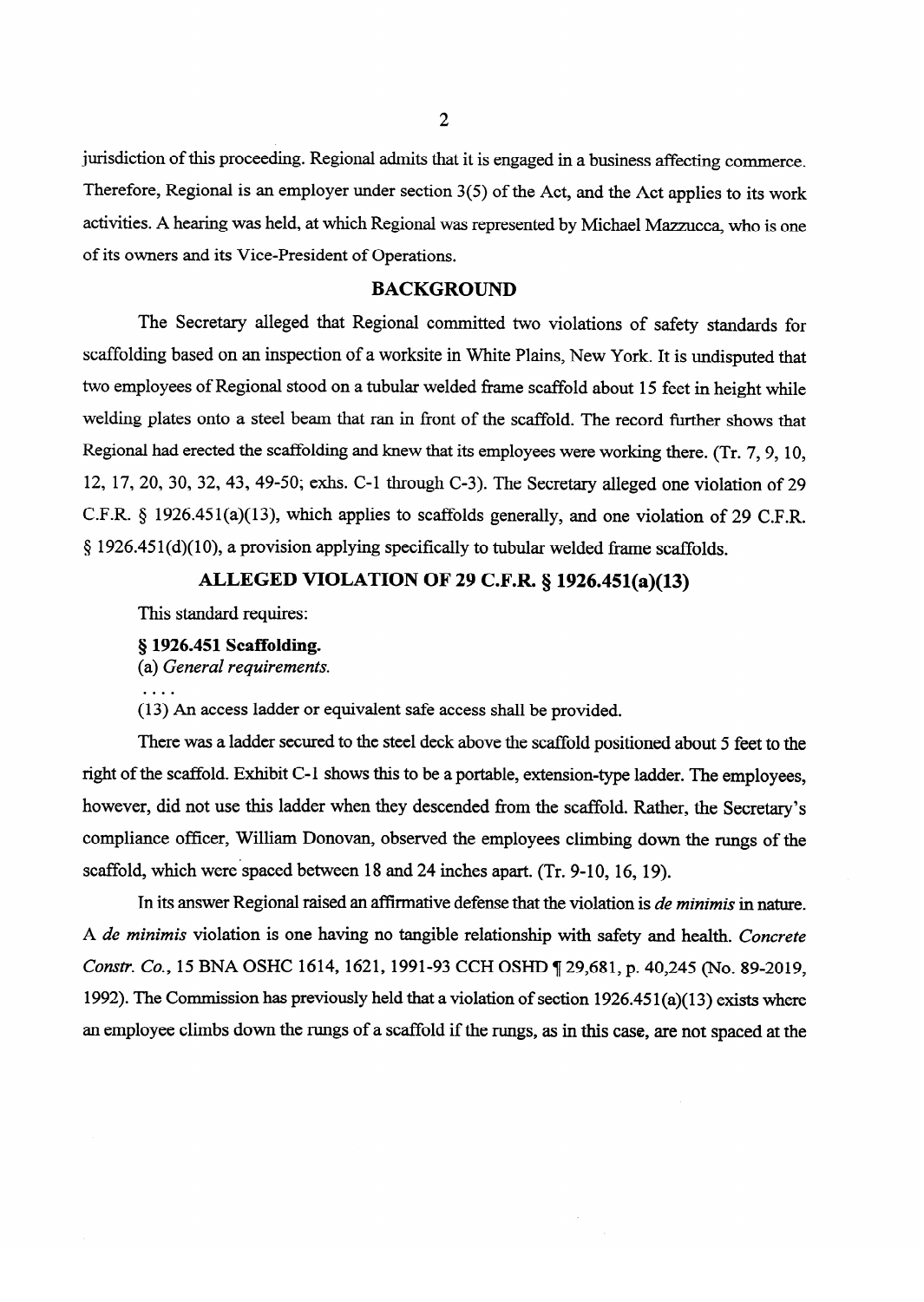same interval required for ladder rungs. However, those decisions also hold that such violations are *de minimis* because employee safety is not "appreciably diminished" by the difference in spacing between scaffold rungs and the rungs of a ladder. *Charles H Tompkins, 6* BNA OSHC 1045, 1047, 1977-78 CCH OSHD ¶ 22,337, pp. 26,918-19 (No. 15428, 1977) and cases cited therein.<sup>1</sup> In accordance with this precedent, I find the violation here *de minimis.* 

### **ALLEGED VIOLATION OF 29 C.F.R. § 1926.451(d)(lO)**

This standard requires in pertinent part:

#### **5 1926.451 Scaffolding.**

(d) *Tubular welded frame scaffolds.* 

 $\overline{1}$   $\overline{1}$ 

 $(10)$  Guardrails made of lumber, not less than 2x4 inches (or other material providing equivalent protection) and approximately 42 inches high, with a midrail of 1x6 inch lumber (or other material providing equivalent protection), and toeboards, shall be installed at all open sides and ends on all scaffolds more than 10 feet above the ground or floor. Toeboards shall be minimum of 4 inches in height.

There was a top rail on the sides and rear of the scaffold but no midrails or toeboards. The employees on the scaffold were using hand tools and working with welding rods. Employees of other contractors were in the area around the base of the scaffold. Donovan testified that the employees were exposed to the hazard of a fall due to the absence of proper guardrails and that toeboards were needed to prevent tools or other objects which might be dislodged from falling onto individuals on the ground below. (Tr. 9, 12, 19-20, 22, 37, 41, 53; exh. C-1). Regional's foreman, Darren Good, testified that the beam on which the employees were doing welding provided sufficient fall protection at the front of the scaffold. (Tr. 51). I find that Good's testimony is corroborated by exhibit C-l. However, the lack of a proper guardrail around the remainder of the scaffold and the

<sup>&</sup>lt;sup>1</sup>The scaffold rungs in *Tompkins* were spaced 18 to 20 inches apart. The Commission noted that the ladder standards in effect at that time, 29 C.F.R. § 1926.450(a)(3)-(5), require a uniform distance between rungs of 12 inches. The ladder standards have since been amended and now specify that the spacing on rungs of portable ladders may vary from 10 to 14 inches or from 8 to 18 and 6 to 12 inches, depending on the type of portable ladder. 29 C.F.R. 6 1926.1053(a)(3)(i) & (a)(3)(iii). There is less divergence between the spacing of the rungs of Regional's scaffold and the permissible range of spacing for ladder rungs under the current ladder standards than there was between the scaffold rungs and the required ladder spacing in *Tompkins* and similar cases.